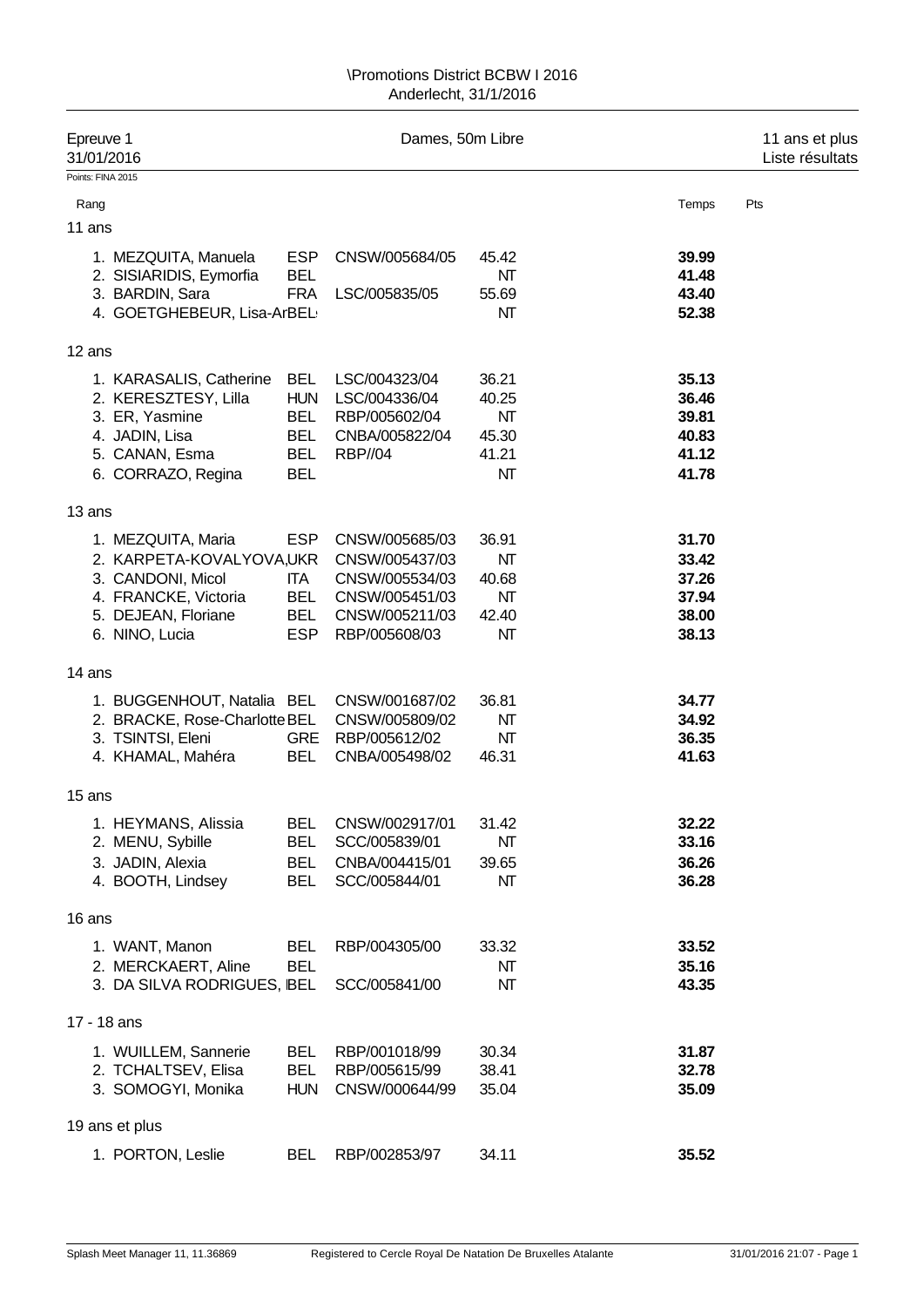| Epreuve 2<br>31/01/2016 |                                                                                                                                      |                                                                    | Messieurs, 50m Libre                                                              |                                     | 11 ans et plus<br>Liste résultats                  |     |  |
|-------------------------|--------------------------------------------------------------------------------------------------------------------------------------|--------------------------------------------------------------------|-----------------------------------------------------------------------------------|-------------------------------------|----------------------------------------------------|-----|--|
| Points: FINA 2015       |                                                                                                                                      |                                                                    |                                                                                   |                                     |                                                    |     |  |
| Rang                    |                                                                                                                                      |                                                                    |                                                                                   |                                     | Temps                                              | Pts |  |
| 11 ans                  |                                                                                                                                      |                                                                    |                                                                                   |                                     |                                                    |     |  |
|                         | 1. MANCINI, Luca<br>2. DA CONCEICAO SOUSABEL<br>3. PESTIEAU, Tiago<br>4. SEDDIK, Noé                                                 | <b>BEL</b><br><b>BEL</b><br><b>BEL</b>                             | CNSW/005210/05<br>CNBA/                                                           | 40.30<br>50.47<br>NΤ<br>51.91       | 38.48<br>41.23<br>46.98<br>49.19                   |     |  |
| 12 ans                  |                                                                                                                                      |                                                                    |                                                                                   |                                     |                                                    |     |  |
|                         | 1. ABDO, Abdellah<br>2. AITSAID, Zaky                                                                                                | <b>BEL</b><br><b>BEL</b>                                           | CNBA/005503/04<br>CNBA/005831/04                                                  | 37.43<br>52.13                      | 34.90<br>47.82                                     |     |  |
| 13 ans                  |                                                                                                                                      |                                                                    |                                                                                   |                                     |                                                    |     |  |
|                         | 1. NOTHOMB, Eole<br>2. BOUSHABA, Nassif<br>3. SOMOGYI, Peter                                                                         | <b>BEL</b><br><b>BEL</b><br><b>HUN</b>                             | SCC/005802/03<br>021197/03<br>CNSW/005810/03                                      | NΤ<br>38.13<br>NT                   | 34.55<br>36.73<br>36.91                            |     |  |
| 14 ans                  |                                                                                                                                      |                                                                    |                                                                                   |                                     |                                                    |     |  |
|                         | 1. VAN HOEYLANDT, MichaBEL<br>2. WUILLEM, Ymelin<br>3. KALAPISH, Filip<br>4. SMITS, Hadrien<br>5. BOUSHABA, Raed<br>6. ANDERLINI, Lo | <b>BEL</b><br><b>BEL</b><br><b>BEL</b><br><b>BEL</b><br><b>BEL</b> | SCC/005803/02<br>RBP/005510/02<br>SCC/005806/02<br>LSC/001813/02<br>SCC/005840/02 | NΤ<br>NΤ<br>NΤ<br>40.82<br>NΤ<br>NΤ | 32.95<br>33.47<br>35.84<br>36.20<br>37.95<br>39.25 |     |  |
| 15 ans                  |                                                                                                                                      |                                                                    |                                                                                   |                                     |                                                    |     |  |
|                         | 1. ALBATRO, Mohamed<br>2. SISIRIADIS, Antonios<br>3. SOLIMAN, Omar<br>4. KOVACS, Andras<br>5. GUIDICEANDREA, Ugo                     | <b>BEL</b><br><b>BEL</b><br><b>BEL</b><br><b>HUN</b><br><b>BEL</b> | CNSW/004241/01<br>CNSW/002918/01<br>SCC/005838/01                                 | 29.31<br>NΤ<br>31.91<br>33.23<br>NΤ | 29.38<br>30.67<br>31.21<br>31.28<br>33.36          |     |  |
| 16 ans                  |                                                                                                                                      |                                                                    |                                                                                   |                                     |                                                    |     |  |
|                         | 1. CANAN, Yusuf Taha<br>2. CHANTRAINE, Owen<br>3. OUAZIL, Bilal                                                                      | <b>BEL</b><br><b>BEL</b><br><b>BEL</b>                             | RBP/001512/00<br>CNSW/005324/00<br>247/00                                         | 28.81<br>32.71<br>40.90             | 29.96<br>31.50<br>33.46                            |     |  |
| 17 - 18 ans             |                                                                                                                                      |                                                                    |                                                                                   |                                     |                                                    |     |  |
|                         | 1. BONTE, Ludovic<br>2. BOROS, Balint<br>3. RENARD, Charlie<br>4. LABEEUW, Grégoire                                                  | <b>BEL</b><br><b>HUN</b><br><b>BEL</b><br><b>BEL</b>               | LSC/004477/98<br>LSC/003271/98<br>SCC/005843/98<br>RBP/002991/99                  | 29.78<br>28.73<br>NΤ<br>30.40       | 27.42<br>27.44<br>30.50<br>31.12                   |     |  |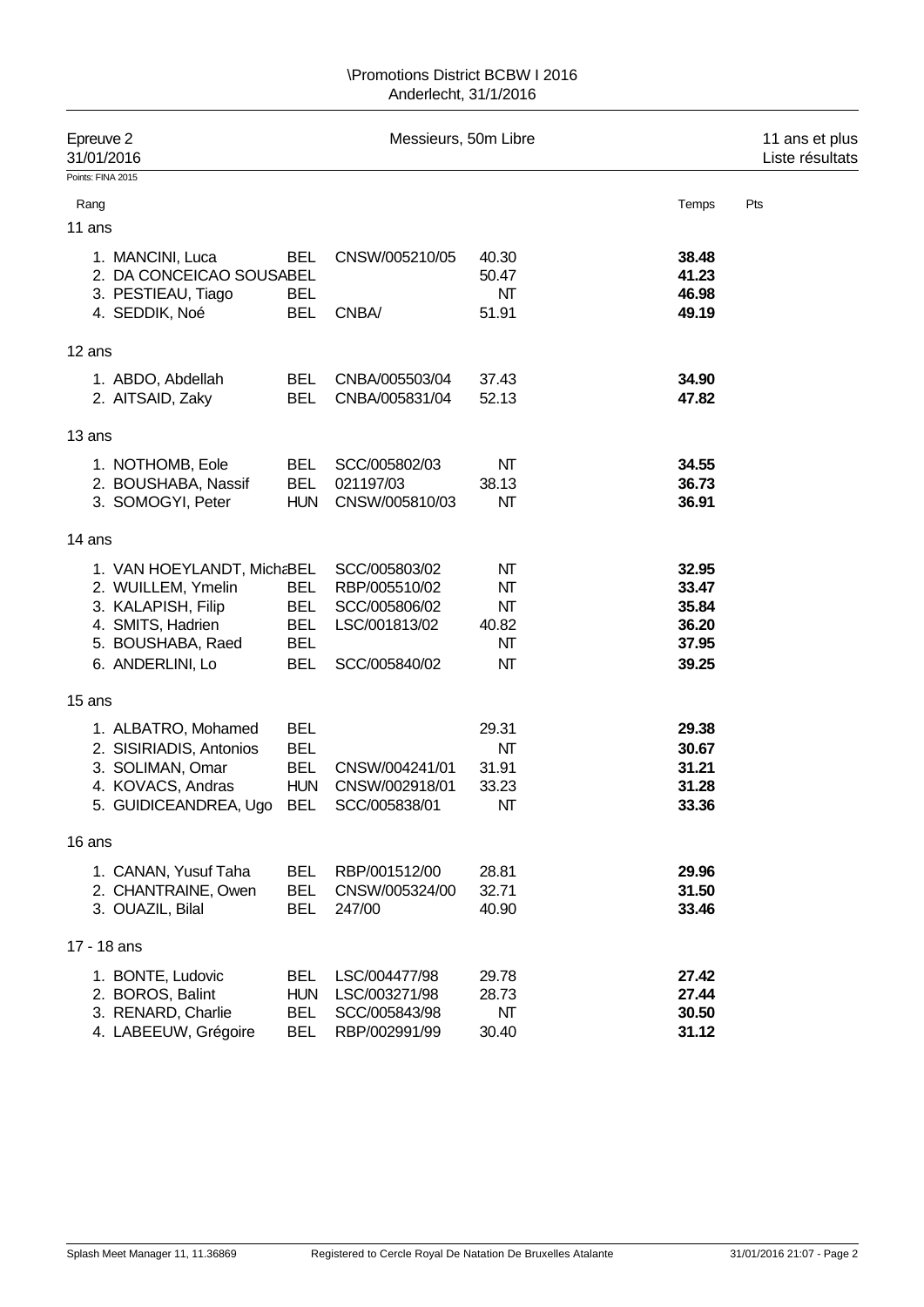| Epreuve 3<br>31/01/2016                                           |            | Filles, 200m Libre |            |         | $8 - 10$ ans<br>Liste résultats |      |      |                  |
|-------------------------------------------------------------------|------------|--------------------|------------|---------|---------------------------------|------|------|------------------|
| Rang                                                              | Nat        | Licence            | Tps inscr. | Temps   | 50 <sub>m</sub>                 | 100m | 150m | 200 <sub>m</sub> |
| 10 ans                                                            |            |                    |            |         |                                 |      |      |                  |
| 1. SCHOEMANS, Alice                                               | <b>BEL</b> | LSC/004320/06      | 3:29.94    | 3:12.76 |                                 |      |      |                  |
| 2. ROBIN, Nina                                                    | <b>FRA</b> | CNSW/005100/06     | 3:35.50    | 3:29.30 |                                 |      |      |                  |
| disq. TUCCINARDI, Natasja                                         | <b>BEL</b> | CNBA/005807/06     | NT         |         |                                 |      |      |                  |
| SW 10.2 - N'a pas couvert la totalité de la distance de l'épreuve |            |                    |            |         |                                 |      |      |                  |

Epreuve 4 **Garcons, 200m Libre** 8 - 10 ans 31/01/2016 Liste résultats Rang Nat Licence Tps inscr. Temps 50m 100m 150m 200m Epreuve 5 **Dames, 200m Libre** 11 ans et plus 31/01/2016 Liste résultats Rang Nat Licence Tps inscr. Temps 50m 100m 150m 200m 11 ans 1. FRANCKE, Alexandra BEL CNSW/005129/05 3:07.03 **3:03.88** 2. GARCIA RIBEIRO COWLINGEL CNBA/004872/05 3. WILD, Madeleine GBR CNSW/005130/05 3:06.16 **3:05.18** 4. HEGYVARI, Anna HUN LSC/002468/05 NT **3:18.84** 12 ans 1. HURSON, Aisling IRL CNSW/004131/04 2:50.01 **2:45.36** 2. PAPAI, Anna HUN LSC/005576/04 3:09.49 **2:53.57** 3. KARASALIS, Catherine BEL LSC/004323/04 2:55.24 **2:56.49** 4. VAN STEENSEL, Lulla BEL SCC/005804/04 NT **3:00.67** 5. DONY, Agnès BEL CNSW/005203/04 3:01.21 **3:04.73** 6. NELISSEN GRADE, JulietteBEL CNSW/005302/04 3:19.34 **3:16.64** 7. JADIN, Lisa BEL CNBA/005822/04 3:33.77 **3:23.33** 8. CORRAZO, Regina BEL NT **3:33.82** disq. IDRISSI-ALAMI, Assia BEL LSC/004434/04 2:51.95 *SW 4.4 - Départ anticipé* 13 ans 1. DEJEAN, Floriane BEL CNSW/005211/03 3:17.37 **3:06.73** 2. DAIF, Lina BEL CNBA/003580/03 3:10.64 **3:13.10** 14 ans 1. SCHOEMANS, Coralie BEL LSC/001060/02 2:44.91 **2:30.71** 2. PORTON, Olivia BEL CNSW/001660/02 2:35.12 **2:41.75** 3. PESTIEAU, Fiona BEL NSG/021196/02 2:57.07 **2:58.59** 4. GOETHALS, Lutgard BEL CNBA/004891/02 NT **3:04.16** 5. GIUDICEANDREA, Sara BEL SCC/005804/04 NT **3:28.64** 6. KHAMAL, Mahéra BEL CNBA/005498/02 3:44.87 **3:47.14** 15 ans 1. DONATO, Julia GER CNSW/005094/01 NT **2:49.42** 2. JADIN, Alexia BEL CNBA/004415/01 3:03.59 **2:53.37** 3. MENU, Sybille BEL SCC/005839/01 NT **3:04.11** 4. BOOTH, Lindsey BEL SCC/005844/01 NT **3:27.39**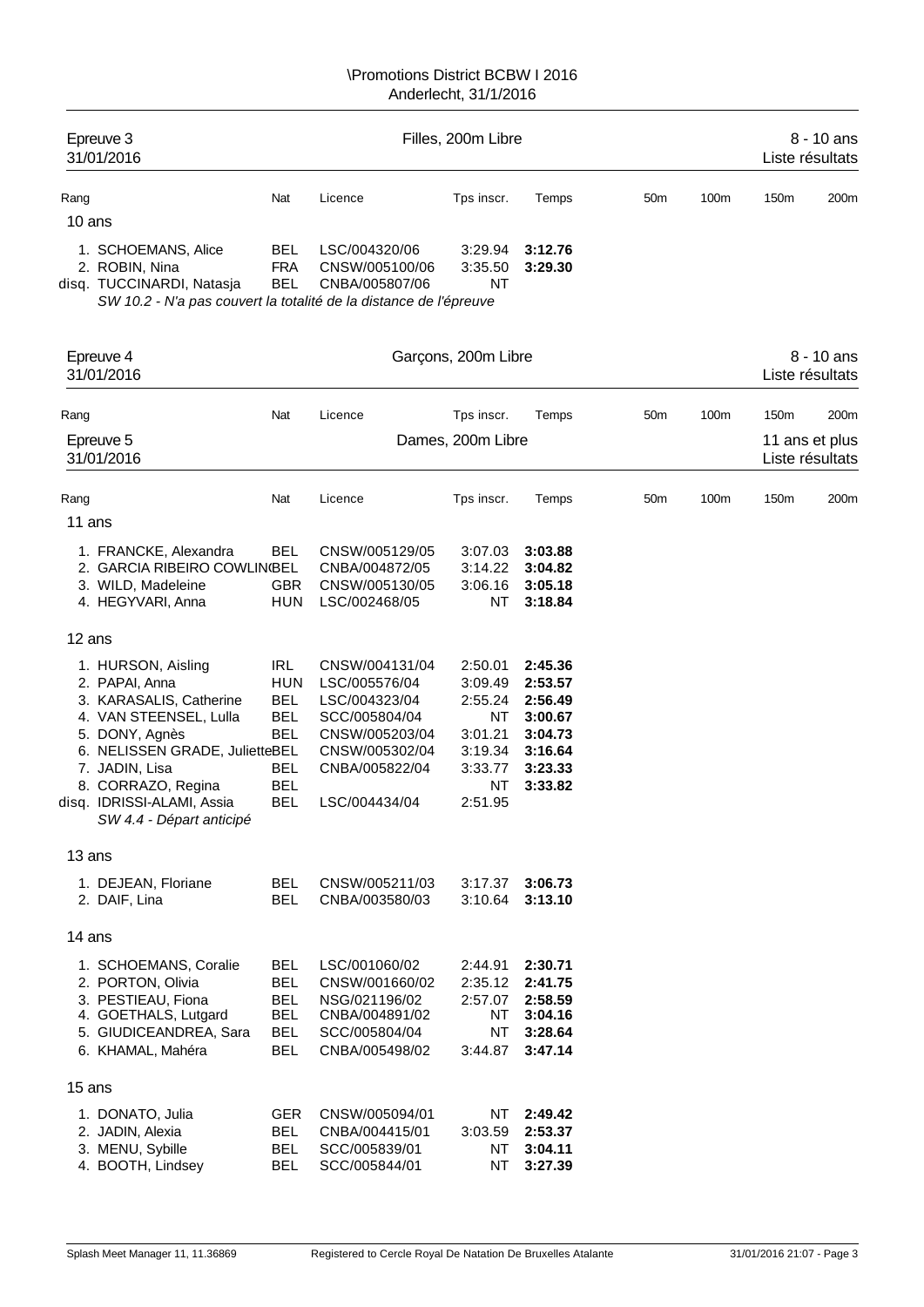Epreuve 5, Dames, 200m Libre

## 16 ans

| 1. DELWART, Manon   |     | BEL LSC/001737/00 | NT 2:51.32 |
|---------------------|-----|-------------------|------------|
| 2. MERCKAERT, Aline | BEL |                   | NT 2:53.56 |

| Epreuve 6<br>31/01/2016                                                                                                                                                                                                                                                   | Messieurs, 200m Libre                                                                                                      |                                                                                                                                                                                              |                                                                                                   |                                                                                                                       |                 |      |      | 11 ans et plus<br>Liste résultats |  |  |
|---------------------------------------------------------------------------------------------------------------------------------------------------------------------------------------------------------------------------------------------------------------------------|----------------------------------------------------------------------------------------------------------------------------|----------------------------------------------------------------------------------------------------------------------------------------------------------------------------------------------|---------------------------------------------------------------------------------------------------|-----------------------------------------------------------------------------------------------------------------------|-----------------|------|------|-----------------------------------|--|--|
| Rang                                                                                                                                                                                                                                                                      | Nat                                                                                                                        | Licence                                                                                                                                                                                      | Tps inscr.                                                                                        | Temps                                                                                                                 | 50 <sub>m</sub> | 100m | 150m | 200m                              |  |  |
| 11 ans                                                                                                                                                                                                                                                                    |                                                                                                                            |                                                                                                                                                                                              |                                                                                                   |                                                                                                                       |                 |      |      |                                   |  |  |
| 1. KOITE, Nago<br>2. KULIK, Maciej<br>3. SEDDIK, Noé                                                                                                                                                                                                                      | BEL<br><b>BEL</b><br>BEL                                                                                                   | LSC/002463/05<br>CNSW/005732/05<br>CNBA/                                                                                                                                                     | 3:10.95<br>3:24.20<br>4:06.90                                                                     | 2:56.03<br>3:07.62<br>3:52.46                                                                                         |                 |      |      |                                   |  |  |
| 12 ans                                                                                                                                                                                                                                                                    |                                                                                                                            |                                                                                                                                                                                              |                                                                                                   |                                                                                                                       |                 |      |      |                                   |  |  |
| 1. ABDO, Abdellah<br>2. AITSAID, Zaky                                                                                                                                                                                                                                     | <b>BEL</b><br><b>BEL</b>                                                                                                   | CNBA/005503/04<br>CNBA/005831/04                                                                                                                                                             | 3:01.06<br>3:49.34                                                                                | 3:03.46<br>3:48.92                                                                                                    |                 |      |      |                                   |  |  |
| 13 ans                                                                                                                                                                                                                                                                    |                                                                                                                            |                                                                                                                                                                                              |                                                                                                   |                                                                                                                       |                 |      |      |                                   |  |  |
| 1. HUBERTY, Sacha<br>2. KADOU, Chadi<br>3. ROBIN, Mathieu<br>4. BARDIN, Pierre<br>5. LUBANSU, N'Landu<br>6. IDRISSI-ALAMI, Zakaria<br>7. ROJAS CAYCHO, Wilfredo PER<br>8. JACQUES, Lucas<br>9. BARBIER, Nicolas<br>10. NUVOLONE, Mattia<br>14 ans<br>1. ATANASOV, Kaloyan | BEL<br><b>BEL</b><br><b>FRA</b><br><b>FRA</b><br><b>BEL</b><br><b>BEL</b><br><b>BEL</b><br><b>BEL</b><br>BEL<br><b>BUL</b> | LSC/001295/03<br>CNSW/003978/03<br>CNSW/002073/03<br>LSC/003242/03<br>LSC/004194/03<br>LSC/005646/03<br>RBP/005604/03<br>CNSW/004135/03<br>CNBA/005375/03<br>SCC/003905/03<br>CNSW/004132/02 | 2:45.83<br>2:40.73<br>2:36.42<br>2:46.55<br>3:00.14<br>NΤ<br>ΝT<br>2:55.46<br>ΝT<br>NΤ<br>2:24.89 | 2:35.36<br>2:35.51<br>2:36.50<br>2:38.76<br>2:43.89<br>2:47.74<br>2:47.97<br>2:48.68<br>3:18.81<br>3:28.34<br>2:22.49 |                 |      |      |                                   |  |  |
| 2. SEDDIK, Rayan<br>3. DRICOT, Joao<br>4. SMITS, Hadrien<br>5. BORGNE, Nicolas                                                                                                                                                                                            | BEL<br><b>BEL</b><br>BEL<br>BEL                                                                                            | CNBA/003411/02<br>CNBA/004176/02<br>LSC/001813/02<br>SCC/005845/02                                                                                                                           | 2:36.30<br>2:49.20<br>3:08.78<br>ΝT                                                               | 2:39.76<br>2:44.03<br>3:06.19<br>3:16.60                                                                              |                 |      |      |                                   |  |  |
| 15 ans                                                                                                                                                                                                                                                                    |                                                                                                                            |                                                                                                                                                                                              |                                                                                                   |                                                                                                                       |                 |      |      |                                   |  |  |
| 1. GUIDICEANDREA, Ugo<br>disq. ALBATRO, Mohamed<br>SW 4.4 - Départ anticipé                                                                                                                                                                                               | BEL<br>BEL                                                                                                                 | SCC/005838/01                                                                                                                                                                                | ΝT<br>2:26.70                                                                                     | 3:02.84                                                                                                               |                 |      |      |                                   |  |  |
| 16 ans                                                                                                                                                                                                                                                                    |                                                                                                                            |                                                                                                                                                                                              |                                                                                                   |                                                                                                                       |                 |      |      |                                   |  |  |
| 1. CHANTRAINE, Owen<br>2. EVERAETS, Antoine                                                                                                                                                                                                                               | BEL<br>BEL                                                                                                                 | CNSW/005324/00<br>RBP/001761/00                                                                                                                                                              | ΝT<br>2:41.67                                                                                     | 2:36.42<br>2:39.08                                                                                                    |                 |      |      |                                   |  |  |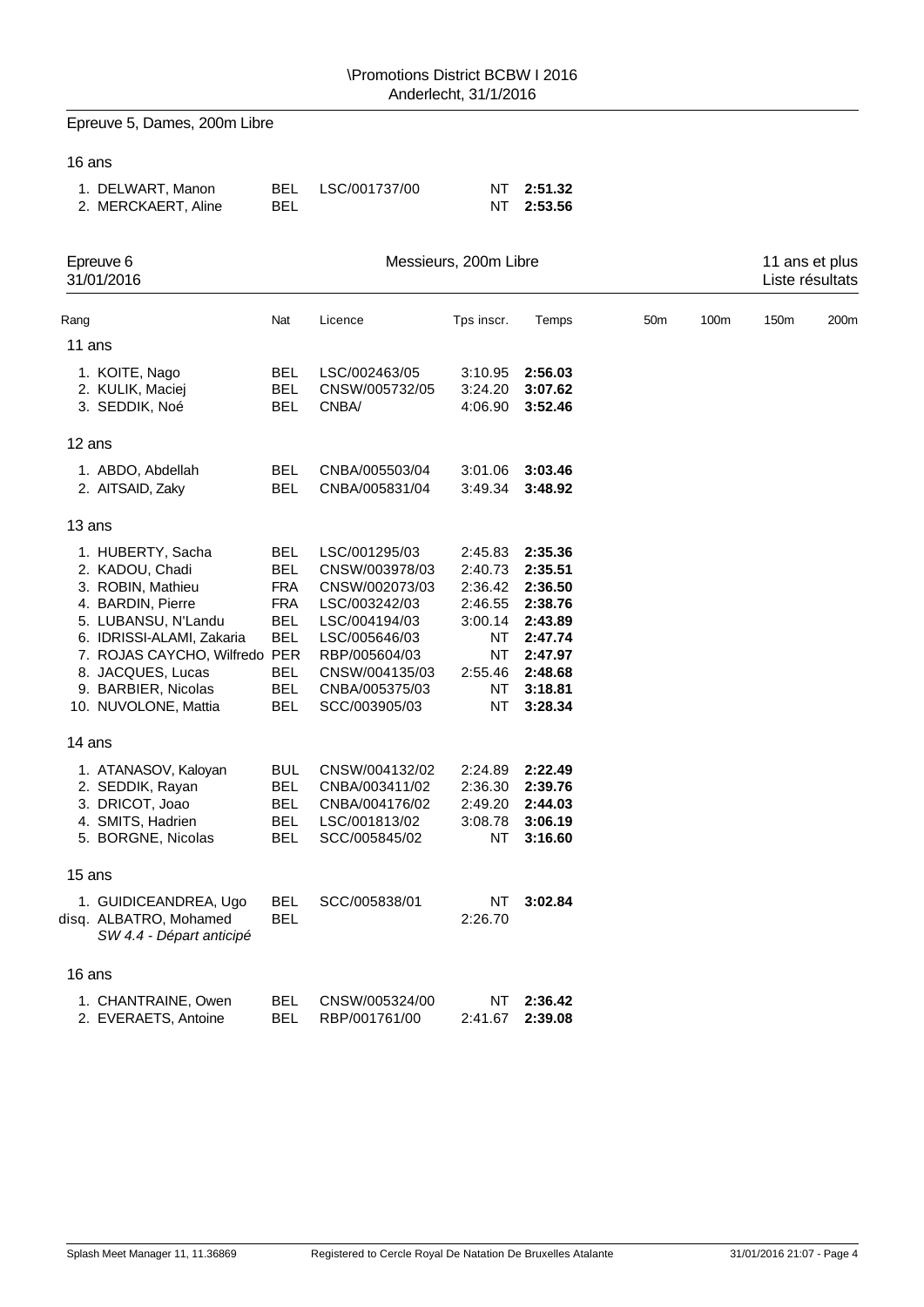| Epreuve 7<br>31/01/2016                                                                                                                |            | Dames, 100m Dos | 11 ans et plus<br>Liste résultats |                    |                 |      |
|----------------------------------------------------------------------------------------------------------------------------------------|------------|-----------------|-----------------------------------|--------------------|-----------------|------|
| Rang                                                                                                                                   | Nat        | Licence         | Temps inscr.                      | <b>Temps Final</b> | 50 <sub>m</sub> | 100m |
| 11 ans                                                                                                                                 |            |                 |                                   |                    |                 |      |
| 1. WILD, Madeleine                                                                                                                     | <b>GBR</b> | CNSW/005130/05  | 1:38.28                           | 1:37.78            |                 |      |
| 2. KADOU, Amira                                                                                                                        | <b>BEL</b> | CNSW/005152/05  | NT                                | 1:41.18            |                 |      |
| 3. FRANCKE, Alexandra                                                                                                                  | <b>BEL</b> | CNSW/005129/05  | NT                                | 1:41.63            |                 |      |
| 4. MEZQUITA, Manuela                                                                                                                   | <b>ESP</b> | CNSW/005684/05  | NT                                | 1:42.73            |                 |      |
| 5. HEGYVARI, Anna                                                                                                                      | <b>HUN</b> | LSC/002468/05   | 1:41.89                           | 1:48.52            |                 |      |
| 6. LUKASEVICIUTE, Meda                                                                                                                 | LTU        | RBP/005609/05   | NT                                | 1:48.94            |                 |      |
| 7. GOETGHEBEUR, Lisa-Amélie BEL                                                                                                        |            |                 | NT                                | 2:29.56            |                 |      |
| disq. BARDIN, Sara                                                                                                                     | <b>FRA</b> | LSC/005835/05   | <b>NT</b>                         |                    |                 |      |
| SW 6.5. c - Le nageur n'a pas entamé virage directement après traction des bras                                                        |            |                 |                                   |                    |                 |      |
| 12 ans                                                                                                                                 |            |                 |                                   |                    |                 |      |
| 1. KERESZTESY, Lilla                                                                                                                   | <b>HUN</b> | LSC/004336/04   | NT                                | 1:38.21            |                 |      |
| 2. DONY, Agnès                                                                                                                         | <b>BEL</b> | CNSW/005203/04  | 1:36.57                           | 1:41.62            |                 |      |
| disq. CANAN, Esma                                                                                                                      | <b>BEL</b> | <b>RBP//04</b>  | <b>NT</b>                         |                    |                 |      |
| SW 10.4 b - Lors du virage, le nageur a pris appui sur le fond du bassin (sauf en nage libre et phase nage libre du 4 nages,<br>13 ans |            |                 |                                   |                    |                 |      |
| 1. MEZQUITA, Maria                                                                                                                     | <b>ESP</b> | CNSW/005685/03  | <b>NT</b>                         | 1:18.98            |                 |      |
| 2. PENA FERNANDEZ, Juliette                                                                                                            | <b>BEL</b> | CNSW/003283/03  | 1:26.85                           | 1:27.30            |                 |      |
| 3. BOWEN, Katrina                                                                                                                      | <b>BEL</b> | SCC/005805/03   | NT                                | 1:39.69            |                 |      |
| 4. NINO, Lucia                                                                                                                         | <b>ESP</b> | RBP/005608/03   | <b>NT</b>                         | 1:53.71            |                 |      |
| 14 ans                                                                                                                                 |            |                 |                                   |                    |                 |      |
| 1. LEDESMA ALVIRA, Ana                                                                                                                 | <b>ESP</b> | CNSW/004442/02  | 1:34.42                           | 1:27.08            |                 |      |
| 2. TSINTSI, Eleni                                                                                                                      | GRE        | RBP/005612/02   | NT                                | 1:28.36            |                 |      |
| 3. LASO IGLESIAS, Sara-Oliva                                                                                                           | <b>ESP</b> | CNSW/003285/02  | 1:32.64                           | 1:29.98            |                 |      |
| 15 ans                                                                                                                                 |            |                 |                                   |                    |                 |      |
| 1. HEYMANS, Alissia                                                                                                                    | <b>BEL</b> | CNSW/002917/01  | 1:23.09                           | 1:24.35            |                 |      |
|                                                                                                                                        |            |                 |                                   |                    |                 |      |
| 16 ans                                                                                                                                 |            |                 |                                   |                    |                 |      |
| 1. WANT, Manon                                                                                                                         | <b>BEL</b> | RBP/004305/00   | 1:23.42                           | 1:24.96            |                 |      |
| 17 - 18 ans                                                                                                                            |            |                 |                                   |                    |                 |      |
| 1. WUILLEM, Sannerie                                                                                                                   | <b>BEL</b> | RBP/001018/99   | 1:15.51                           | 1:17.94            |                 |      |
| 2. TCHALTSEV, Elisa                                                                                                                    | <b>BEL</b> | RBP/005615/99   | <b>NT</b>                         | 1:24.92            |                 |      |
| 3. SOMOGYI, Monika                                                                                                                     | HUN        | CNSW/000644/99  | 1:30.11                           | 1:27.80            |                 |      |
| 19 ans et plus                                                                                                                         |            |                 |                                   |                    |                 |      |
| 1. PORTON, Leslie                                                                                                                      | BEL        | RBP/002853/97   | 1:24.64                           | 1:29.13            |                 |      |
|                                                                                                                                        |            |                 |                                   |                    |                 |      |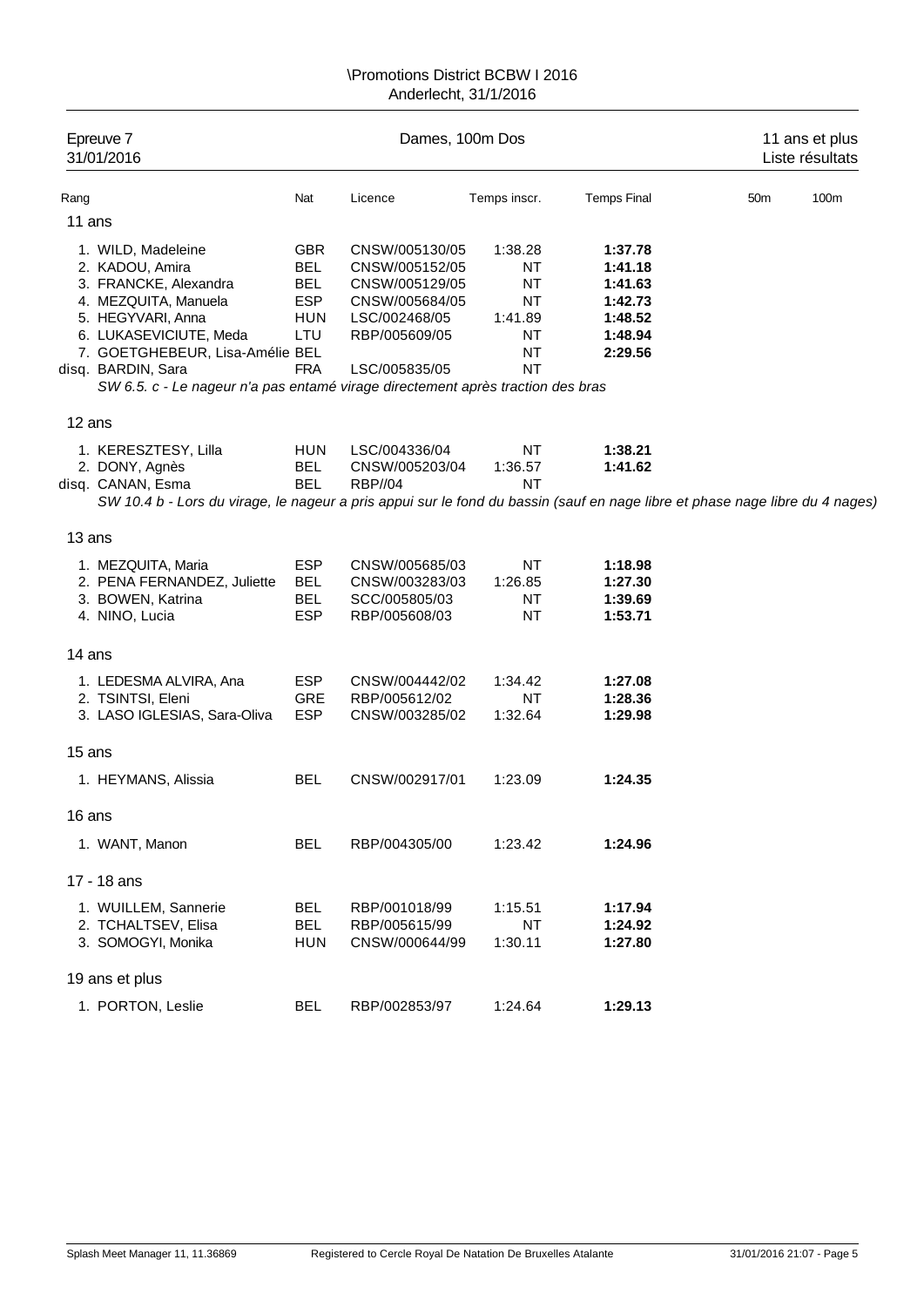|        | Epreuve 8<br>31/01/2016                                                                                                                                            |                                                      | Messieurs, 100m Dos                                          |                                    | 11 ans et plus<br>Liste résultats |                 |                               |
|--------|--------------------------------------------------------------------------------------------------------------------------------------------------------------------|------------------------------------------------------|--------------------------------------------------------------|------------------------------------|-----------------------------------|-----------------|-------------------------------|
| Rang   |                                                                                                                                                                    | Nat                                                  | Licence                                                      | Temps inscr.                       | <b>Temps Final</b>                | 50 <sub>m</sub> | 100m                          |
| 11 ans |                                                                                                                                                                    |                                                      |                                                              |                                    |                                   |                 |                               |
|        | 1. MANCINI, Luca<br>2. DA CONCEICAO SOUSA, L.                                                                                                                      | <b>BEL</b><br><b>BEL</b>                             | CNSW/005210/05                                               | NT<br><b>NT</b>                    | 1:39.33<br>1:55.16                |                 |                               |
| 13 ans |                                                                                                                                                                    |                                                      |                                                              |                                    |                                   |                 |                               |
|        | 1. IDRISSI-ALAMI, Zakaria<br>2. BOUSHABA, Nassif<br>3. NUVOLONE, Mattia<br>disq. NOTHOMB, Eole<br>SW 6.6 a - A l'arrivée n'a pas touché le mur en position dorsale | <b>BEL</b><br><b>BEL</b><br><b>BEL</b><br><b>BEL</b> | LSC/005646/03<br>021197/03<br>SCC/003905/03<br>SCC/005802/03 | NT<br><b>NT</b><br>NT<br><b>NT</b> | 1:34.47<br>1:43.35<br>1:51.44     |                 |                               |
| 14 ans |                                                                                                                                                                    |                                                      |                                                              |                                    |                                   |                 |                               |
|        | 1. VAN HOEYLANDT, Micha<br>2. VAN WISSEN, Benjamin<br>disq. BOUSHABA, Raed                                                                                         | <b>BEL</b><br><b>BEL</b><br><b>BEL</b>               | SCC/005803/02<br>CNSW/001857/02                              | NT<br>1:35.27<br>ΝT                | 1:21.80<br>1:23.03                |                 |                               |
|        | SW 6.3 - Le nageur a quitté la position sur le dos (en dehors de l'exécution du virage)                                                                            |                                                      |                                                              |                                    |                                   |                 |                               |
| 15 ans |                                                                                                                                                                    |                                                      |                                                              |                                    |                                   |                 |                               |
|        | 1. MACKAY, Conor<br>2. KOVACS, Andras                                                                                                                              | IRL<br><b>HUN</b>                                    | CNSW/003280/01<br>CNSW/002918/01                             | 1:22.92<br>1:22.47                 | 1:17.52<br>1:20.95                |                 |                               |
| 16 ans |                                                                                                                                                                    |                                                      |                                                              |                                    |                                   |                 |                               |
|        | 1. MIRABILE, Mattias<br>2. CHANTRAINE, Owen                                                                                                                        | <b>BEL</b><br><b>BEL</b>                             | RBP/004248/00<br>CNSW/005324/00                              | 1:18.26<br><b>NT</b>               | 1:16.34<br>1:23.40                |                 |                               |
|        | 17 - 18 ans                                                                                                                                                        |                                                      |                                                              |                                    |                                   |                 |                               |
|        | 1. LABEEUW, Grégoire<br>disq. RENARD, Charlie<br>SW 6.5. b - A l'arrivée n'a pas touché le mur dans son couloir                                                    | <b>BEL</b><br><b>BEL</b>                             | RBP/002991/99<br>SCC/005843/98                               | 1:20.22<br><b>NT</b>               | 1:19.48                           |                 |                               |
|        | Epreuve 9<br>31/01/2016                                                                                                                                            |                                                      |                                                              | Filles, 100m Dos                   |                                   |                 | 8 - 10 ans<br>Liste résultats |
| Rang   |                                                                                                                                                                    | Nat                                                  | Licence                                                      | Temps inscr.                       | <b>Temps Final</b>                | 50 <sub>m</sub> | 100m                          |
| 10 ans |                                                                                                                                                                    |                                                      |                                                              |                                    |                                   |                 |                               |
|        | 1. ROBIN, Nina<br>disq. TUCCINARDI, Natasja<br>SW 6.6 a - A l'arrivée n'a pas touché le mur en position dorsale                                                    | <b>FRA</b><br><b>BEL</b>                             | CNSW/005100/06<br>CNBA/005807/06                             | <b>NT</b><br>2:00.67               | 1:49.73                           |                 |                               |
|        | Epreuve 10<br>31/01/2016                                                                                                                                           |                                                      |                                                              | Garçons, 100m Dos                  |                                   |                 | 8 - 10 ans<br>Liste résultats |
| Rang   |                                                                                                                                                                    | Nat                                                  | Licence                                                      | Temps inscr.                       | <b>Temps Final</b>                | 50 <sub>m</sub> | 100m                          |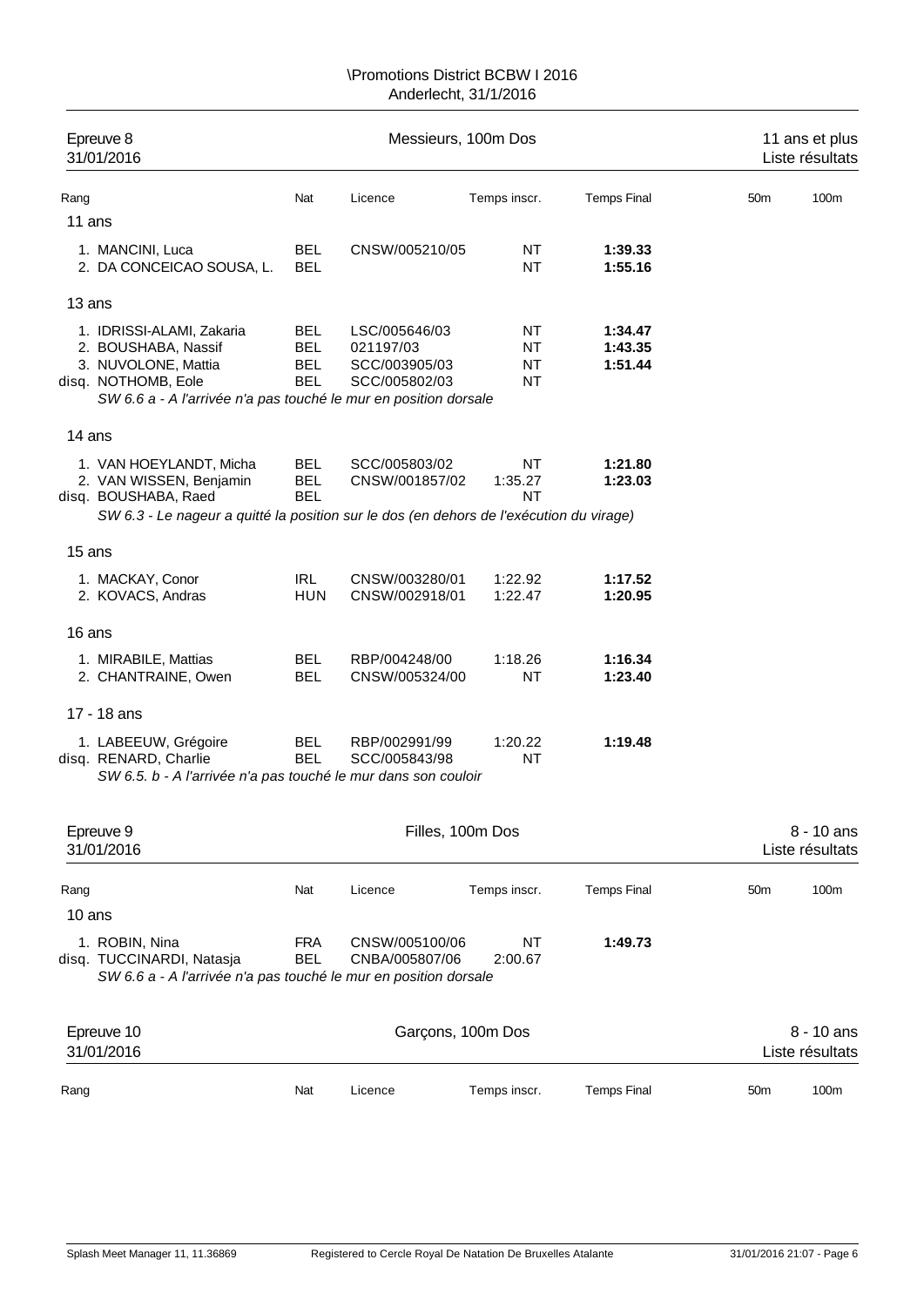| Epreuve 11<br>31/01/2016                                                    |            | Dames, 50m Papillon     |       |       | 11 ans et plus<br>Liste résultats |
|-----------------------------------------------------------------------------|------------|-------------------------|-------|-------|-----------------------------------|
| Points: FINA 2015                                                           |            |                         |       |       |                                   |
| Rang                                                                        |            |                         |       | Temps | Pts                               |
| 11 ans                                                                      |            |                         |       |       |                                   |
| 1. GARCIA RIBEIRO COWLBEL B.CNBA/004872/05                                  |            |                         | 53.69 | 45.41 |                                   |
| 12 ans                                                                      |            |                         |       |       |                                   |
| 1. IDRISSI-ALAMI, Assia                                                     | <b>BEL</b> | LSC/004434/04           | 40.08 | 40.17 |                                   |
| 2. PAPAI, Anna                                                              | <b>HUN</b> | LSC/005576/04           | 42.53 | 41.84 |                                   |
| 3. VAN STEENSEL, Lulla                                                      | BEL        | SCC/005804/04           | NΤ    | 45.53 |                                   |
| 4. NELISSEN GRADE, JulieBEL                                                 |            | CNSW/005302/04          | NT    | 51.63 |                                   |
| 13 ans                                                                      |            |                         |       |       |                                   |
| 1. KARPETA-KOVALYOVA,UKR CNSW/005437/03                                     |            |                         | NΤ    | 37.94 |                                   |
| 2. DAIF, Lina                                                               | <b>BEL</b> | CNBA/003580/03          | 54.21 | 48.22 |                                   |
| 14 ans                                                                      |            |                         |       |       |                                   |
| 1. BUGGENHOUT, Natalia BEL                                                  |            | CNSW/001687/02          | 42.27 | 38.39 |                                   |
| 2. PESTIEAU, Fiona                                                          | <b>BEL</b> | NSG/021196/02           | 39.45 | 40.34 |                                   |
| 3. GOETHALS, Lutgard                                                        | <b>BEL</b> | CNBA/004891/02          | NΤ    | 42.66 |                                   |
|                                                                             |            |                         |       |       |                                   |
| Epreuve 12<br>31/01/2016                                                    |            | Messieurs, 50m Papillon |       |       | 11 ans et plus<br>Liste résultats |
| Points: FINA 2015                                                           |            |                         |       |       |                                   |
| Rang                                                                        |            |                         |       | Temps | Pts                               |
| 11 ans                                                                      |            |                         |       |       |                                   |
| 1. KOITE, Nago                                                              | BEL        | LSC/002463/05           | 46.92 | 43.34 |                                   |
| 2. KULIK, Maciej                                                            | <b>BEL</b> | CNSW/005732/05          | NΤ    | 44.22 |                                   |
| 13 ans                                                                      |            |                         |       |       |                                   |
| 1. KADOU, Chadi                                                             | <b>BEL</b> | CNSW/003978/03          | 40.92 | 38.28 |                                   |
| 2. ROBIN, Mathieu                                                           | <b>FRA</b> | CNSW/002073/03          | 41.02 | 41.61 |                                   |
| 3. ROJAS CAYCHO, WilfredPER RBP/005604/03                                   |            |                         | NΤ    | 42.09 |                                   |
| 4. BARBIER, Nicolas                                                         | BEL        | CNBA/005375/03          | NΤ    | 56.65 |                                   |
| disq. VANDEKERCKHOVE, UgBEL                                                 |            | SCC/004187/03           | NΤ    |       |                                   |
| SW 8.2 c - Le nageur n'a pas ramené ses bras en avant / ou arrière ensemble |            |                         |       |       |                                   |
| 14 ans                                                                      |            |                         |       |       |                                   |
| 1. VAN WISSEN, Benjamin BEL                                                 |            | CNSW/001857/02          | 42.70 | 36.70 |                                   |
| 2. WUILLEM, Ymelin                                                          | BEL        | RBP/005510/02           | NΤ    | 37.63 |                                   |
| 3. BORGNE, Nicolas                                                          | <b>BEL</b> | SCC/005845/02           | NΤ    | 55.67 |                                   |
| 15 ans                                                                      |            |                         |       |       |                                   |
| 1. MACKAY, Conor                                                            | IRL        | CNSW/003280/01          | 35.90 | 33.50 |                                   |
| 2. KOVACS, Andras                                                           | <b>HUN</b> | CNSW/002918/01          | 37.31 | 37.73 |                                   |
| 3. SISIRIADIS, Antonios                                                     | <b>BEL</b> |                         | NΤ    | 38.38 |                                   |
| 4. SOLIMAN, Omar                                                            | <b>BEL</b> | CNSW/004241/01          | 38.84 | 38.43 |                                   |
| 5. GUIDICEANDREA, Ugo                                                       | <b>BEL</b> | SCC/005838/01           | NΤ    | 42.43 |                                   |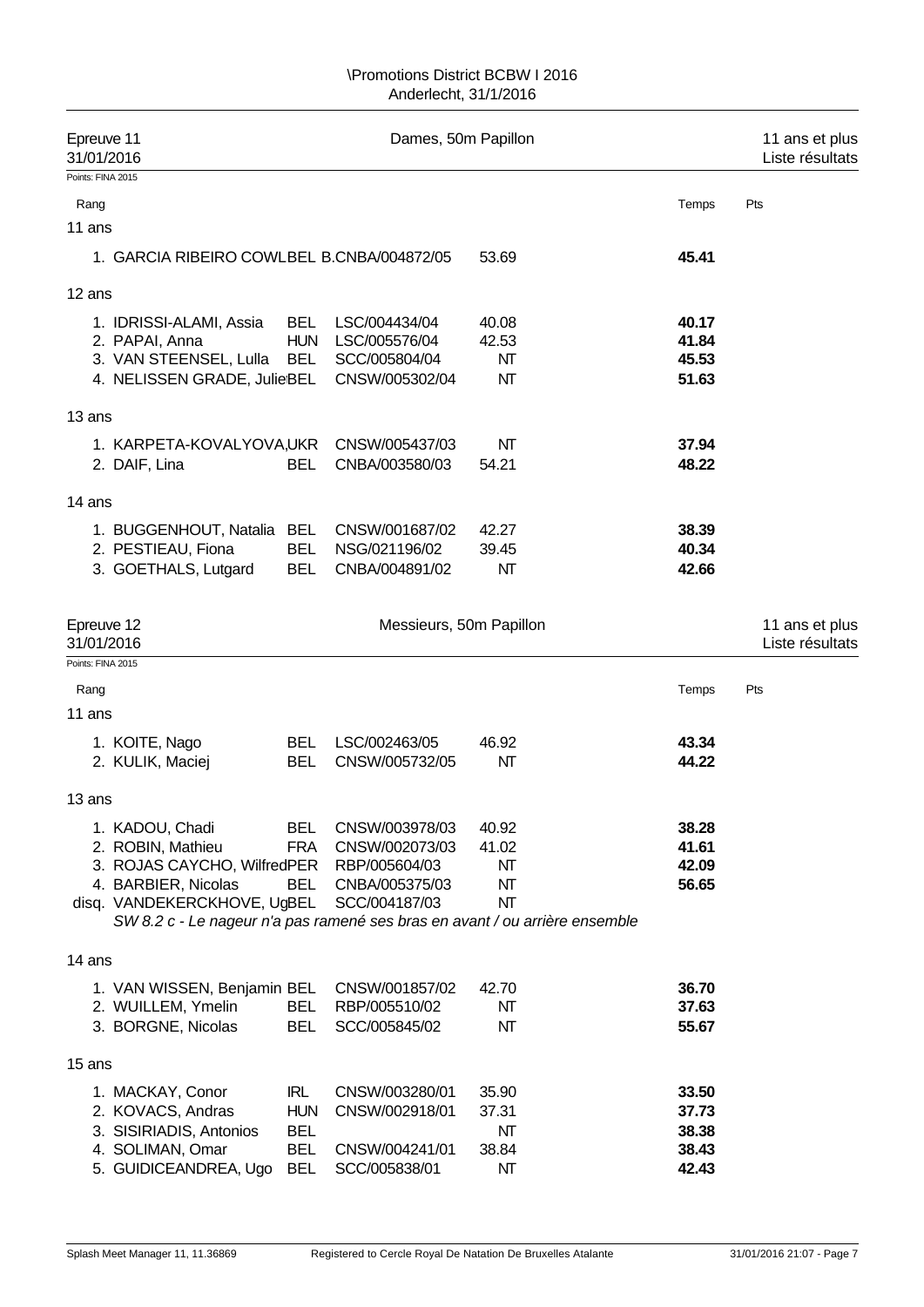| Epreuve 12, Messieurs, 50m Papillon                                  |                                                                                                                                              |                                                    |                               |                               |                 |                         |                                   |                  |  |
|----------------------------------------------------------------------|----------------------------------------------------------------------------------------------------------------------------------------------|----------------------------------------------------|-------------------------------|-------------------------------|-----------------|-------------------------|-----------------------------------|------------------|--|
| 16 ans                                                               |                                                                                                                                              |                                                    |                               |                               |                 |                         |                                   |                  |  |
| 1. CANAN, Yusuf Taha<br>2. MIRABILE, Mattias<br>3. EVERAETS, Antoine | <b>BEL</b><br><b>BEL</b><br><b>BEL</b>                                                                                                       | RBP/001512/00<br>RBP/004248/00<br>RBP/001761/00    | 33.48<br>34.99<br>42.91       |                               |                 | 33.22<br>34.45<br>41.86 |                                   |                  |  |
| 17 - 18 ans                                                          |                                                                                                                                              |                                                    |                               |                               |                 |                         |                                   |                  |  |
| 1. BONTE, Ludovic<br>2. BOROS, Balint<br>3. RENARD, Charlie          | <b>BEL</b><br>LSC/004477/98<br>32.16<br>31.37<br><b>HUN</b><br>33.36<br>31.71<br>LSC/003271/98<br>NT<br><b>BEL</b><br>SCC/005843/98<br>37.00 |                                                    |                               |                               |                 |                         |                                   |                  |  |
| Epreuve 13<br>31/01/2016                                             |                                                                                                                                              |                                                    | Dames, 200m Papillon          |                               |                 |                         | 13 ans et plus<br>Liste résultats |                  |  |
| Rang                                                                 | Nat                                                                                                                                          | Licence                                            | Tps inscr.                    | Temps                         | 50 <sub>m</sub> | 100m                    | 150m                              | 200 <sub>m</sub> |  |
| 14 ans                                                               |                                                                                                                                              |                                                    |                               |                               |                 |                         |                                   |                  |  |
| 1. PORTON, Olivia                                                    | <b>BEL</b>                                                                                                                                   | CNSW/001660/02                                     | <b>NT</b>                     | 3:19.46                       |                 |                         |                                   |                  |  |
| 16 ans                                                               |                                                                                                                                              |                                                    |                               |                               |                 |                         |                                   |                  |  |
| 1. DELWART, Manon                                                    | <b>BEL</b>                                                                                                                                   | LSC/001737/00                                      | 3:31.87                       | 3:33.19                       |                 |                         |                                   |                  |  |
| Epreuve 14<br>31/01/2016                                             |                                                                                                                                              |                                                    | Messieurs, 200m Papillon      |                               |                 |                         | 13 ans et plus<br>Liste résultats |                  |  |
| Rang                                                                 | Nat                                                                                                                                          | Licence                                            | Tps inscr.                    | Temps                         | 50 <sub>m</sub> | 100m                    | 150m                              | 200 <sub>m</sub> |  |
| 13 ans                                                               |                                                                                                                                              |                                                    |                               |                               |                 |                         |                                   |                  |  |
| 1. BARDIN, Pierre<br>2. LUBANSU, N'Landu<br>3. HUBERTY, Sacha        | <b>FRA</b><br><b>BEL</b><br><b>BEL</b>                                                                                                       | LSC/003242/03<br>LSC/004194/03<br>LSC/001295/03    | 3:18.88<br>3:28.14<br>3:42.20 | 3:17.34<br>3:22.71<br>3:43.84 |                 |                         |                                   |                  |  |
| 14 ans                                                               |                                                                                                                                              |                                                    |                               |                               |                 |                         |                                   |                  |  |
| 1. ATANASOV, Kaloyan<br>2. SEDDIK, Rayan<br>3. DRICOT, Joao          | <b>BUL</b><br><b>BEL</b><br><b>BEL</b>                                                                                                       | CNSW/004132/02<br>CNBA/003411/02<br>CNBA/004176/02 | ΝT<br>3:25.18<br>ΝT           | 3:06.08<br>3:22.86<br>3:31.12 |                 |                         |                                   |                  |  |
| Epreuve 15<br>31/01/2016                                             |                                                                                                                                              |                                                    | Filles, 100m Brasse           |                               |                 |                         | Liste résultats                   | 8 - 10 ans       |  |

Rang 100m Nat Licence Temps inscr. Temps Final 50m 100m 10 ans 1. SCHOEMANS, Alice BEL LSC/004320/06 1:56.02 **1:50.75**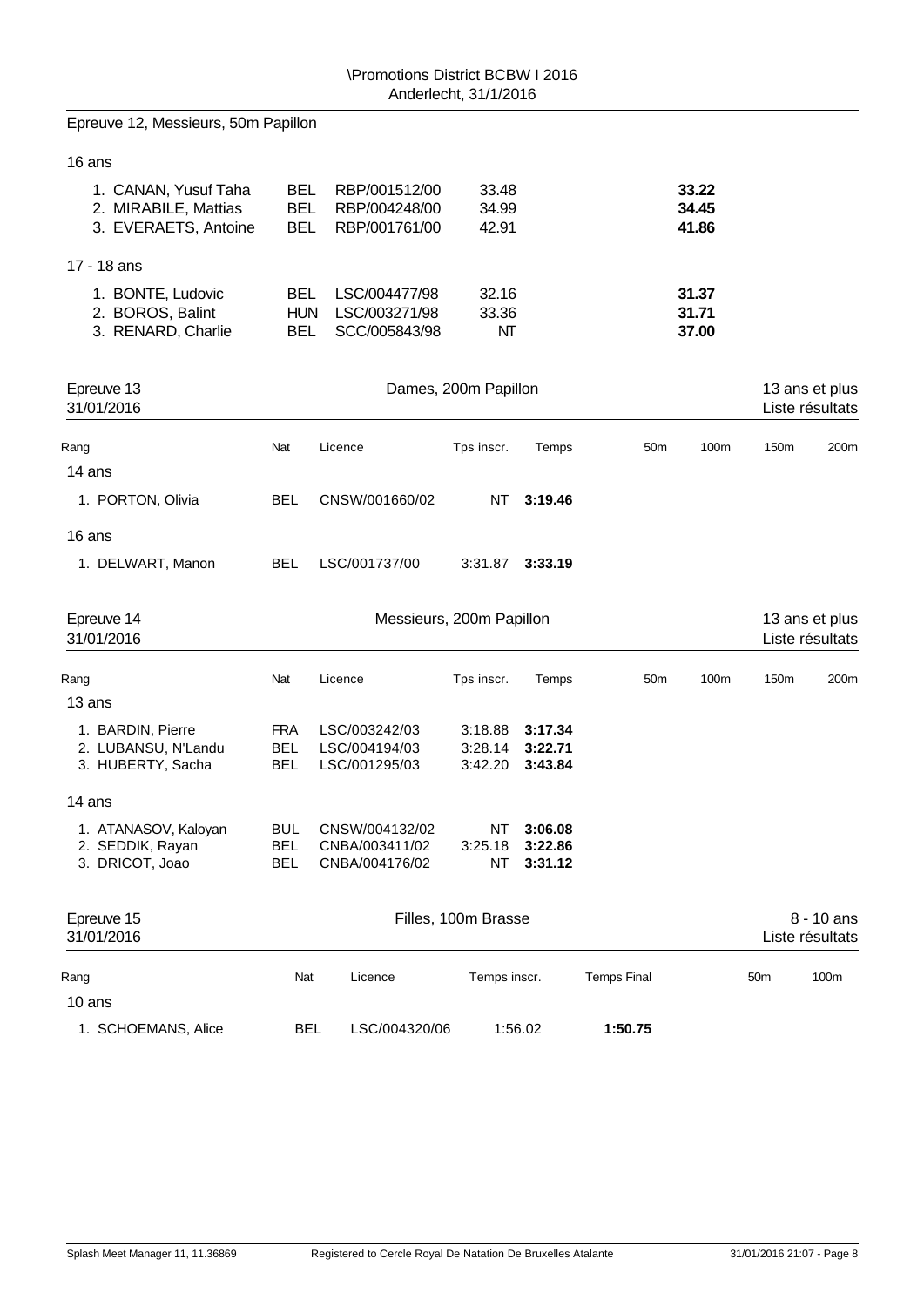| Epreuve 16<br>31/01/2016                        |                          | Garçons, 100m Brasse |                        | 8 - 10 ans<br>Liste résultats |                 |                                   |
|-------------------------------------------------|--------------------------|----------------------|------------------------|-------------------------------|-----------------|-----------------------------------|
| Rang                                            | Nat                      | Licence              | Temps inscr.           | <b>Temps Final</b>            | 50 <sub>m</sub> | 100m                              |
| Epreuve 17<br>31/01/2016                        |                          | Dames, 100m Brasse   |                        |                               |                 | 11 ans et plus<br>Liste résultats |
| Rang                                            | Nat                      | Licence              | Temps inscr.           | <b>Temps Final</b>            | 50 <sub>m</sub> | 100m                              |
| 11 ans                                          |                          |                      |                        |                               |                 |                                   |
|                                                 |                          |                      |                        |                               |                 |                                   |
| 1. MEZQUITA, Manuela<br>2. SISIARIDIS, Eymorfia | <b>ESP</b><br><b>BEL</b> | CNSW/005684/05       | <b>NT</b><br><b>NT</b> | 1:51.03<br>1:52.42            |                 |                                   |
| 3. HEGYVARI, Anna                               | <b>HUN</b>               | LSC/002468/05        | 2:00.25                | 1:54.39                       |                 |                                   |
| 4. BARDIN, Sara                                 | <b>FRA</b>               | LSC/005835/05        | NΤ                     | 2:09.21                       |                 |                                   |
| 5. LUKASEVICIUTE, Meda                          | LTU                      | RBP/005609/05        | <b>NT</b>              | 2:12.33                       |                 |                                   |
| 12 ans                                          |                          |                      |                        |                               |                 |                                   |
| 1. CANAN, Esma                                  | <b>BEL</b>               | <b>RBP//04</b>       | <b>NT</b>              | 1:45.89                       |                 |                                   |
| 2. KERESZTESY, Lilla                            | <b>HUN</b>               | LSC/004336/04        | <b>NT</b>              | 1:53.51                       |                 |                                   |
| 3. ER, Yasmine                                  | <b>BEL</b>               | RBP/005602/04        | <b>NT</b>              | 2:03.90                       |                 |                                   |
| 4. JADIN, Lisa                                  | <b>BEL</b>               | CNBA/005822/04       | 2:21.85                | 2:15.45                       |                 |                                   |
| 13 ans                                          |                          |                      |                        |                               |                 |                                   |
| 1. BOWEN, Katrina                               | <b>BEL</b>               | SCC/005805/03        | <b>NT</b>              | 1:38.05                       |                 |                                   |
| 2. CANDONI, Micol                               | <b>ITA</b>               | CNSW/005534/03       | <b>NT</b>              | 1:42.40                       |                 |                                   |
| 3. PENA FERNANDEZ, Juliette                     | <b>BEL</b>               | CNSW/003283/03       | 1:45.86                | 1:42.67                       |                 |                                   |
| 4. FRANCKE, Victoria                            | <b>BEL</b>               | CNSW/005451/03       | 1:43.63                | 1:44.10                       |                 |                                   |
| 5. DAIF, Lina                                   | <b>BEL</b>               | CNBA/003580/03       | 1:49.73                | 1:45.79                       |                 |                                   |
| 14 ans                                          |                          |                      |                        |                               |                 |                                   |
| 1. BRACKE, Rose-Charlotte                       | <b>BEL</b>               | CNSW/005809/02       | <b>NT</b>              | 1:38.69                       |                 |                                   |
| 2. GOETHALS, Lutgard                            | <b>BEL</b>               | CNBA/004891/02       | 2:21.88                | 1:40.17                       |                 |                                   |
| 3. GIUDICEANDREA, Sara                          | <b>BEL</b>               | SCC/005804/04        | <b>NT</b>              | 1:49.88                       |                 |                                   |
| 4. KHAMAL, Mahéra                               | <b>BEL</b>               | CNBA/005498/02       | 2:11.54                | 2:03.55                       |                 |                                   |
| 15 ans                                          |                          |                      |                        |                               |                 |                                   |
| 1. BOOTH, Lindsey                               | <b>BEL</b>               | SCC/005844/01        | <b>NT</b>              | 1:53.85                       |                 |                                   |
| 16 ans                                          |                          |                      |                        |                               |                 |                                   |
| 1. WANT, Manon                                  | <b>BEL</b>               | RBP/004305/00        | 1:31.06                | 1:34.76                       |                 |                                   |
| 2. DA SILVA RODRIGUES, Rita                     | <b>BEL</b>               | SCC/005841/00        | <b>NT</b>              | 1:41.39                       |                 |                                   |
| 17 - 18 ans                                     |                          |                      |                        |                               |                 |                                   |
| 1. TCHALTSEV, Elisa                             | <b>BEL</b>               | RBP/005615/99        | <b>NT</b>              | 1:29.68                       |                 |                                   |
| 2. WUILLEM, Sannerie                            | <b>BEL</b>               | RBP/001018/99        | 1:32.66                | 1:31.55                       |                 |                                   |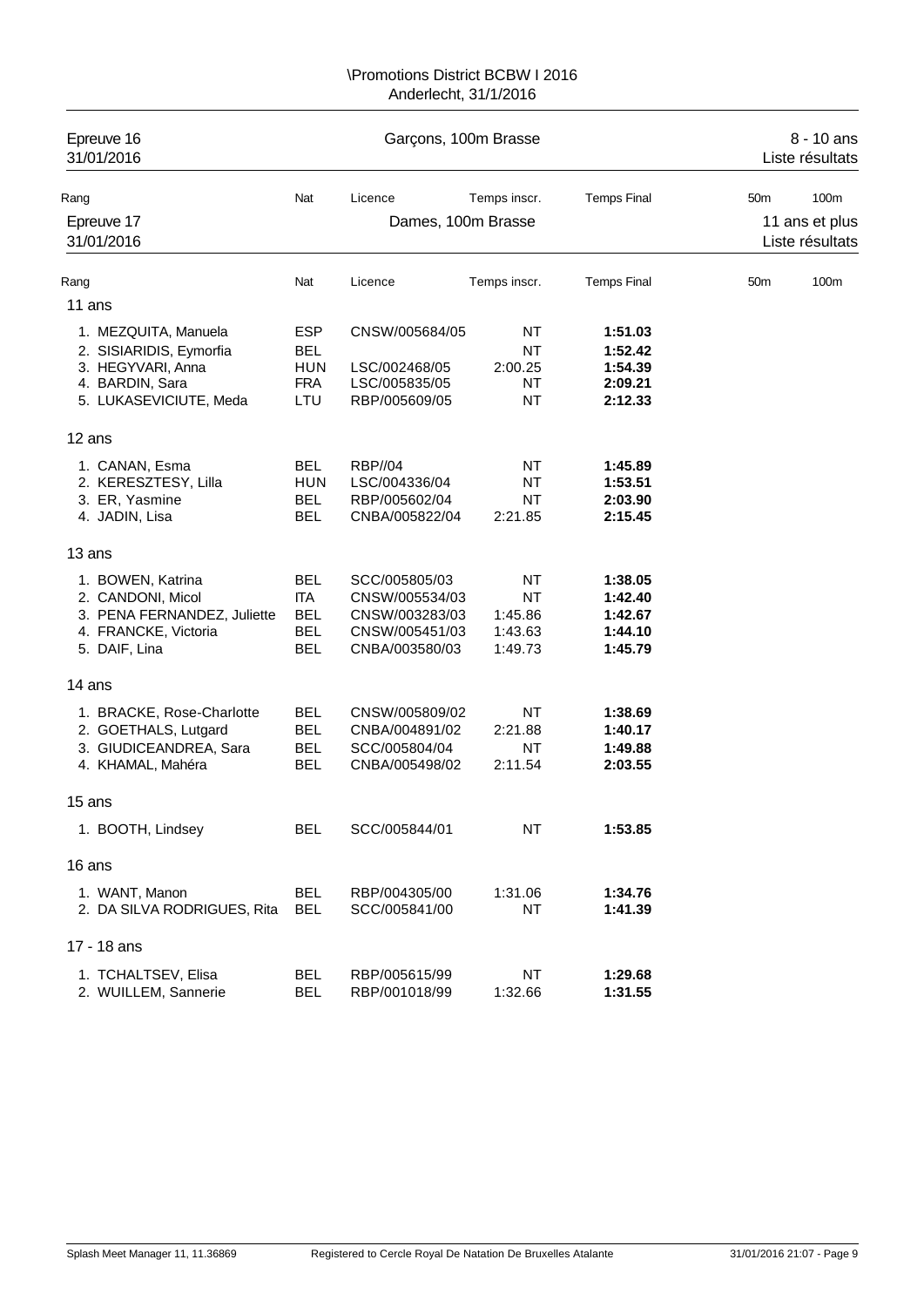| Epreuve 18<br>31/01/2016                                                                                                                                         |                                                      | Messieurs, 100m Brasse                                                                               |                                                 | 11 ans et plus<br>Liste résultats                              |                                                     |      |                 |                                   |
|------------------------------------------------------------------------------------------------------------------------------------------------------------------|------------------------------------------------------|------------------------------------------------------------------------------------------------------|-------------------------------------------------|----------------------------------------------------------------|-----------------------------------------------------|------|-----------------|-----------------------------------|
| Rang                                                                                                                                                             | Nat                                                  | Licence                                                                                              | Temps inscr.                                    |                                                                | <b>Temps Final</b>                                  |      | 50 <sub>m</sub> | 100m                              |
| 11 ans                                                                                                                                                           |                                                      |                                                                                                      |                                                 |                                                                |                                                     |      |                 |                                   |
| 1. PESTIEAU, Tiago<br>2. DA CONCEICAO SOUSA, L.<br>3. SEDDIK, Noé                                                                                                | <b>BEL</b><br><b>BEL</b><br><b>BEL</b>               | CNBA/                                                                                                |                                                 | NT<br>NT<br><b>NT</b>                                          | 2:01.39<br>2:11.75<br>2:21.05                       |      |                 |                                   |
| 12 ans                                                                                                                                                           |                                                      |                                                                                                      |                                                 |                                                                |                                                     |      |                 |                                   |
| 1. AITSAID, Zaky                                                                                                                                                 | <b>BEL</b>                                           | CNBA/005831/04                                                                                       |                                                 | <b>NT</b>                                                      | 2:15.26                                             |      |                 |                                   |
| 13 ans                                                                                                                                                           |                                                      |                                                                                                      |                                                 |                                                                |                                                     |      |                 |                                   |
| 1. SOMOGYI, Peter<br>2. VANDEKERCKHOVE, Ugo<br>3. ROJAS CAYCHO, Wilfredo<br>4. BOUSHABA, Nassif<br>5. BARBIER, Nicolas                                           | <b>BEL</b><br><b>PER</b><br><b>BEL</b><br><b>BEL</b> | <b>HUN</b><br>CNSW/005810/03<br>SCC/004187/03<br>RBP/005604/03<br>021197/03<br>CNBA/005375/03        |                                                 | NT<br>NT<br>NT<br>NT<br><b>NT</b>                              | 1:43.95<br>1:47.61<br>1:48.73<br>1:51.50<br>2:03.63 |      |                 |                                   |
| 14 ans                                                                                                                                                           |                                                      |                                                                                                      |                                                 |                                                                |                                                     |      |                 |                                   |
| 1. ANDERLINI, Lo<br>2. KALAPISH, Filip<br>disq. BOUSHABA, Raed<br>SW 7.6 - Arrivée ou virage non simultanément des 2 mains et/ou mis les mains l'une sur l'autre | <b>BEL</b><br><b>BEL</b><br><b>BEL</b>               | SCC/005840/02<br>SCC/005806/02                                                                       |                                                 | NT<br>NT<br><b>NT</b>                                          | 1:39.73<br>1:47.22                                  |      |                 |                                   |
|                                                                                                                                                                  |                                                      |                                                                                                      |                                                 |                                                                |                                                     |      |                 |                                   |
| 15 ans                                                                                                                                                           |                                                      |                                                                                                      |                                                 |                                                                |                                                     |      |                 |                                   |
| 1. ALBATRO, Mohamed<br>2. SISIRIADIS, Antonios                                                                                                                   | <b>BEL</b><br><b>BEL</b>                             |                                                                                                      |                                                 | <b>NT</b><br><b>NT</b>                                         | 1:25.41<br>1:26.52                                  |      |                 |                                   |
| 16 ans                                                                                                                                                           |                                                      |                                                                                                      |                                                 |                                                                |                                                     |      |                 |                                   |
| 1. EVERAETS, Antoine<br>disq. OUAZIL, Bilal<br>SW 7.1 a - Au départ ou pendant le virage a fait plus d'un mouvement d'ondulation                                 | <b>BEL</b><br><b>BEL</b>                             | RBP/001761/00<br>247/00                                                                              |                                                 | 1:43.48<br>1:30.57                                             | 1:44.20                                             |      |                 |                                   |
| 17 - 18 ans                                                                                                                                                      |                                                      |                                                                                                      |                                                 |                                                                |                                                     |      |                 |                                   |
| 1. LABEEUW, Grégoire                                                                                                                                             | <b>BEL</b>                                           | RBP/002991/99                                                                                        |                                                 | 1:23.29                                                        | 1:21.04                                             |      |                 |                                   |
| Epreuve 19<br>31/01/2016                                                                                                                                         |                                                      |                                                                                                      | Dames, 200m 4 nages                             |                                                                |                                                     |      |                 | 11 ans et plus<br>Liste résultats |
| Rang                                                                                                                                                             | Nat                                                  | Licence                                                                                              | Tps inscr.                                      | Temps                                                          | 50 <sub>m</sub>                                     | 100m | 150m            | 200m                              |
| 11 ans                                                                                                                                                           |                                                      |                                                                                                      |                                                 |                                                                |                                                     |      |                 |                                   |
| 1. WILD, Madeleine<br>2. FRANCKE, Alexandra<br>3. KADOU, Amira<br>4. GARCIA RIBEIRO COWLIN(BEL                                                                   | <b>GBR</b><br><b>BEL</b><br>BEL                      | CNSW/005130/05<br>CNSW/005129/05<br>CNSW/005152/05<br>CNBA/004872/05                                 | NΤ<br>NT<br>NT<br>4:02.16                       | 3:18.03<br>3:25.45<br>3:29.49<br>3:37.47                       |                                                     |      |                 |                                   |
| 12 ans                                                                                                                                                           |                                                      |                                                                                                      |                                                 |                                                                |                                                     |      |                 |                                   |
| 1. IDRISSI-ALAMI, Assia<br>2. PAPAI, Anna<br>3. KARASALIS, Catherine<br>4. HURSON, Aisling<br>5. VAN STEENSEL, Lulla<br>6. NELISSEN GRADE, JulietteBEL           | BEL<br><b>HUN</b><br><b>BEL</b><br>IRL<br><b>BEL</b> | LSC/004434/04<br>LSC/005576/04<br>LSC/004323/04<br>CNSW/004131/04<br>SCC/005804/04<br>CNSW/005302/04 | 3:23.45<br>3:16.77<br>ΝT<br>3:17.66<br>NT<br>NT | 3:03.91<br>3:10.55<br>3:11.33<br>3:16.96<br>3:24.39<br>3:41.17 |                                                     |      |                 |                                   |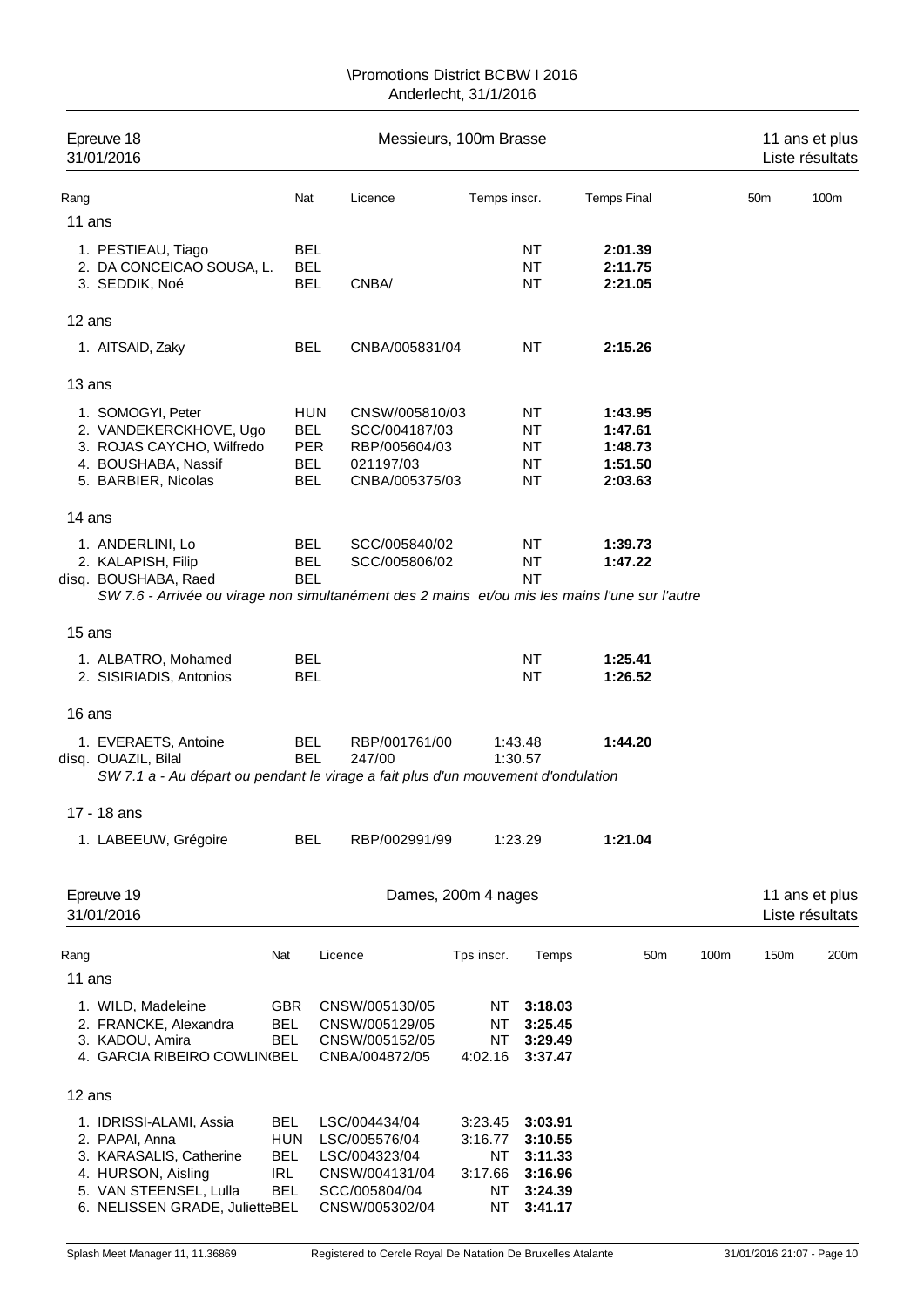|        | Epreuve 19, Filles, 200m 4 nages, 12 ans                                                                                                                                 |                                        |                                                                     |                                        |                                          |                 |      |                                   |      |
|--------|--------------------------------------------------------------------------------------------------------------------------------------------------------------------------|----------------------------------------|---------------------------------------------------------------------|----------------------------------------|------------------------------------------|-----------------|------|-----------------------------------|------|
| Rang   |                                                                                                                                                                          | Nat                                    | Licence                                                             | Tps inscr.                             | Temps                                    | 50 <sub>m</sub> | 100m | 150m                              | 200m |
|        | 7. DONY, Agnès                                                                                                                                                           | <b>BEL</b>                             | CNSW/005203/04                                                      | <b>NT</b>                              | 3:41.74                                  |                 |      |                                   |      |
| 13 ans |                                                                                                                                                                          |                                        |                                                                     |                                        |                                          |                 |      |                                   |      |
|        | 1. MEZQUITA, Maria<br>2. KARPETA-KOVALYOVA, SolUKR<br>3. DEJEAN, Floriane<br>abandon BOWEN, Katrina<br>SW 10.2 - N'a pas couvert la totalité de la distance de l'épreuve | <b>ESP</b><br><b>BEL</b><br><b>BEL</b> | CNSW/005685/03<br>CNSW/005437/03<br>CNSW/005211/03<br>SCC/005805/03 | NT<br><b>NT</b><br><b>NT</b><br>NT     | 2:56.96<br>3:15.70<br>3:42.44            |                 |      |                                   |      |
| 14 ans |                                                                                                                                                                          |                                        |                                                                     |                                        |                                          |                 |      |                                   |      |
|        | 1. LEDESMA ALVIRA, Ana<br>2. LASO IGLESIAS, Sara-OlivaESP<br>3. PESTIEAU, Fiona<br>4. GIUDICEANDREA, Sara                                                                | <b>ESP</b><br><b>BEL</b><br><b>BEL</b> | CNSW/004442/02<br>CNSW/003285/02<br>NSG/021196/02<br>SCC/005804/04  | <b>NT</b><br>3:21.90<br>3:25.74<br>NT. | 3:14.57<br>3:17.56<br>3:20.70<br>3:46.87 |                 |      |                                   |      |
| 15 ans |                                                                                                                                                                          |                                        |                                                                     |                                        |                                          |                 |      |                                   |      |
|        | 1. HEYMANS, Alissia<br>2. DONATO, Julia<br>3. JADIN, Alexia                                                                                                              | <b>BEL</b><br><b>GER</b><br><b>BEL</b> | CNSW/002917/01<br>CNSW/005094/01<br>CNBA/004415/01                  | 3:06.90<br>3:16.01<br><b>NT</b>        | 3:07.46<br>3:12.87<br>3:18.42            |                 |      |                                   |      |
| 16 ans |                                                                                                                                                                          |                                        |                                                                     |                                        |                                          |                 |      |                                   |      |
|        | 1. DELWART, Manon<br>disq. MERCKAERT, Aline<br>SW 10.2 - N'a pas couvert la totalité de la distance de l'épreuve                                                         | <b>BEL</b><br><b>BEL</b>               | LSC/001737/00                                                       | 3:08.43<br><b>NT</b>                   | 3:11.13                                  |                 |      |                                   |      |
|        |                                                                                                                                                                          |                                        |                                                                     |                                        |                                          |                 |      |                                   |      |
|        | Epreuve 20<br>31/01/2016                                                                                                                                                 |                                        |                                                                     | Messieurs, 200m 4 nages                |                                          |                 |      | 11 ans et plus<br>Liste résultats |      |

| 31/01/2016     |                                                                                                                                                                                                                                                              |                                                                                                                                                          |                                                                             |                                                                                                 |                 |      | Liste résultats  |      |  |
|----------------|--------------------------------------------------------------------------------------------------------------------------------------------------------------------------------------------------------------------------------------------------------------|----------------------------------------------------------------------------------------------------------------------------------------------------------|-----------------------------------------------------------------------------|-------------------------------------------------------------------------------------------------|-----------------|------|------------------|------|--|
|                | Nat                                                                                                                                                                                                                                                          | Licence                                                                                                                                                  | Tps inscr.                                                                  | Temps                                                                                           | 50 <sub>m</sub> | 100m | 150 <sub>m</sub> | 200m |  |
|                |                                                                                                                                                                                                                                                              |                                                                                                                                                          |                                                                             |                                                                                                 |                 |      |                  |      |  |
|                | <b>BEL</b><br>BEL<br><b>BEL</b>                                                                                                                                                                                                                              | LSC/002463/05<br>CNSW/005210/05<br>CNSW/005732/05                                                                                                        | 3:24.42<br>ΝT<br>ΝT                                                         | 3:22.70<br>3:28.54<br>3:37.91                                                                   |                 |      |                  |      |  |
|                |                                                                                                                                                                                                                                                              |                                                                                                                                                          |                                                                             |                                                                                                 |                 |      |                  |      |  |
|                | <b>BEL</b>                                                                                                                                                                                                                                                   | CNBA/005503/04                                                                                                                                           | NT                                                                          | 3:21.44                                                                                         |                 |      |                  |      |  |
|                |                                                                                                                                                                                                                                                              |                                                                                                                                                          |                                                                             |                                                                                                 |                 |      |                  |      |  |
|                | <b>BEL</b><br>FRA<br>BEL<br><b>FRA</b><br><b>BEL</b><br><b>BEL</b><br>BEL<br><b>BEL</b><br><b>BEL</b>                                                                                                                                                        | CNSW/003978/03<br>CNSW/002073/03<br>LSC/001295/03<br>LSC/003242/03<br>LSC/004194/03<br>LSC/005646/03<br>CNSW/004135/03<br>SCC/005802/03<br>SCC/003905/03 | 3:00.02<br>3:05.43<br>3:07.01<br>3:01.25<br>3:19.48<br>ΝT<br>ΝT<br>ΝT<br>ΝT | 2:56.76<br>2:58.07<br>3:00.40<br>3:06.97<br>3:08.36<br>3:10.94<br>3:15.28<br>3:25.09<br>4:09.34 |                 |      |                  |      |  |
| 1. KOITE, Nago | 2. MANCINI, Luca<br>3. KULIK, Maciej<br>1. ABDO, Abdellah<br>1. KADOU, Chadi<br>2. ROBIN, Mathieu<br>3. HUBERTY, Sacha<br>4. BARDIN, Pierre<br>5. LUBANSU, N'Landu<br>6. IDRISSI-ALAMI, Zakaria<br>7. JACQUES, Lucas<br>8. NOTHOMB, Eole<br>NUVOLONE, Mattia | disg. VANDEKERCKHOVE, Ugo BEL                                                                                                                            | SCC/004187/03                                                               | NT                                                                                              |                 |      |                  |      |  |

*SW 9.3 - La fin de chaque style n'est pas corforme à la règle de la nage de son parcours*